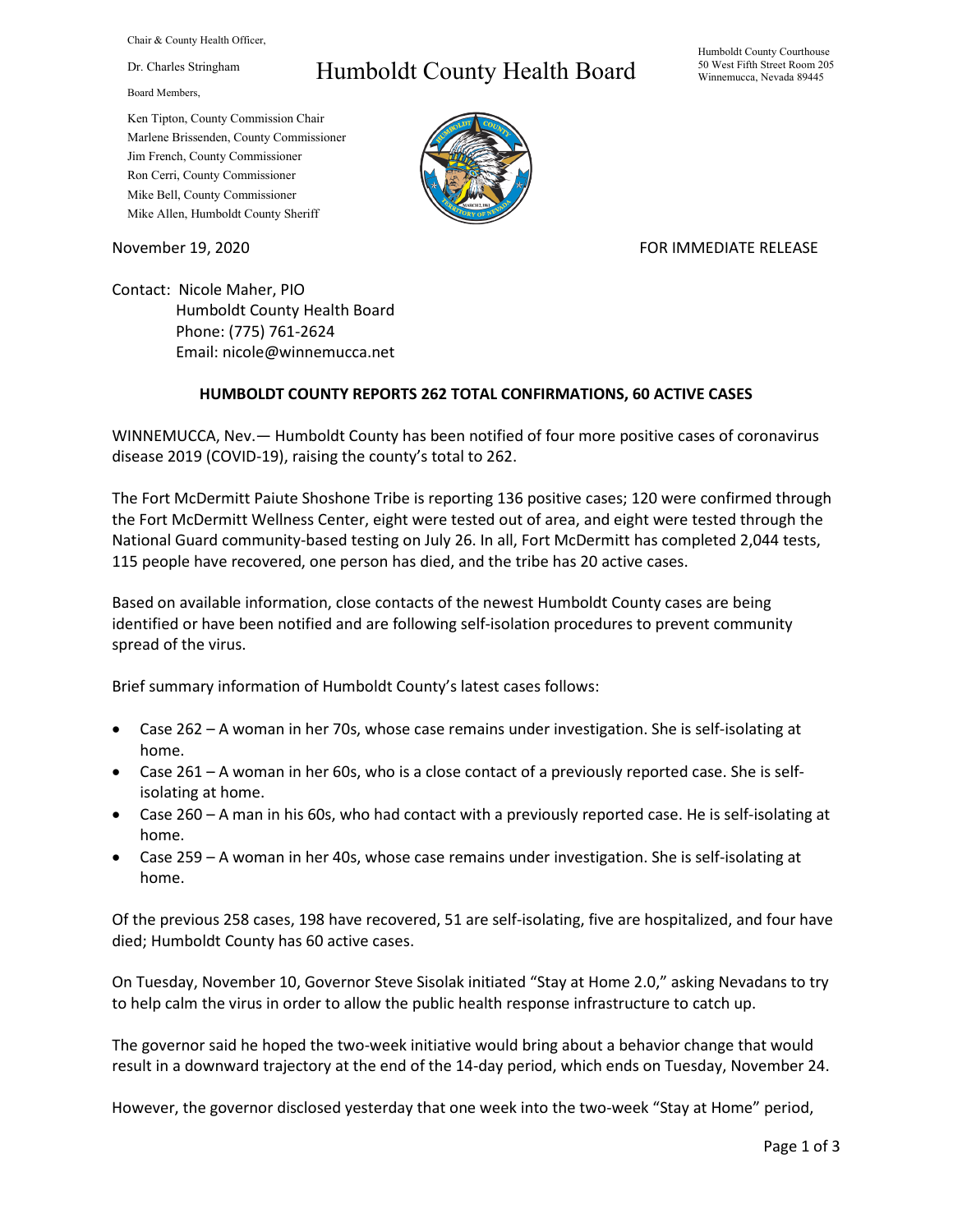Nevada is not seeing any significant downward trends.

The governor reiterated he is incredibly concerned about the severity of COVID-19 in Nevada, as demonstrated by the increase in numbers. That concern is echoed by Humboldt County Health Officer Charles Stringham, MD.

"Every county in the state including Humboldt is exploring every possible mitigation option available to get this under control," said Dr. Stringham. "It's a balancing act between protecting our public health and preserving our fragile economy."

Still, while choices may be somewhat muddled for municipalities, for individuals, the doctor said the choice is perfectly clear.

"I hope you will choose to consistently do the right things—to socially distance from others, to always wear a mask, and to wash your hands frequently," said Dr. Stringham. "In making these choices, you're exercising the power to stop this virus at your own doorstep."

The doctor said those who disregard these recommendations are left to hope that no one with whom they have contact is infected—"and luck is a bad safety strategy," he said.

"The power you exercise over this virus comes from your own actions—what you choose to do—so make the right decisions for yourself and your loved ones. Stand up and take control, and let's stop this virus!"

To prevent the spread of COVID-19 in Humboldt County:

- Stay home to limit exposure, and wear a facial covering if going out in public is necessary.
- Maintain 6 feet of distance from other people at all times.
- Wash hands often with soap and water for at least 20 seconds. If soap and water are not available, use an alcohol-based hand sanitizer.
- Avoid visiting sick people or those who are self-isolating.
- Avoid touching eyes, nose, and mouth.
- Cover coughs and sneezes with a tissue, and throw the tissue in the trash.
- Clean and disinfect frequently touched objects and surfaces.
- Self-isolate if they have had a known exposure, or if they are awaiting COVID-19 test results.
- Stay informed. The COVID-19 situation is changing frequently. Up-to-date information is available on the Centers for Disease Control and Prevention (CDC) [website.](http://www.cdc.gov/coronavirus/2019-ncov/index.html)

COVID-19 testing locations in Humboldt County include:

- **Humboldt General Hospital Screening Clinic** Offers drive-thru screening for asymptomatic and symptomatic persons. Open from 8 a.m. to 5 p.m. Monday through Friday, 51 E. Haskell Street, across from Humboldt General Hospital. Call the posted number and then wait for assistance.
- **Golden Valley Medical Center** Private clinic owned by Nevada Gold offers screening for asymptomatic and symptomatic persons. Call (775) 625-4653 for an appointment.
- **Ridley's Pharmacy** Offers in-vehicle, self-administered asymptomatic and symptomatic testing. Go [here](https://www.doineedacovid19test.com/Winnemucca_NV_1098.html) and follow the prompts to schedule an appointment.